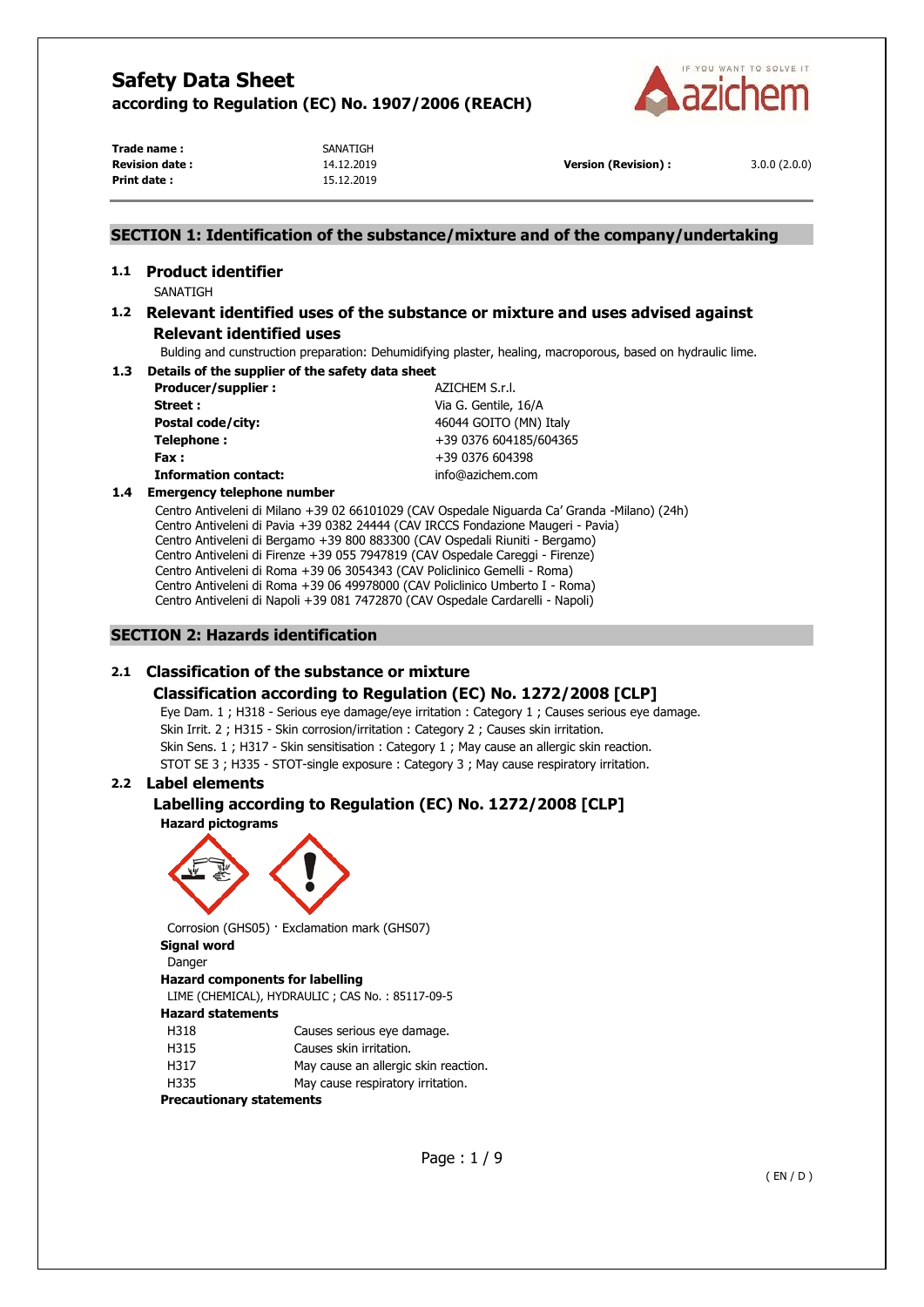

| Trade name:<br><b>Revision date:</b> | SANATIGH<br>14.12.2019                            | <b>Version (Revision):</b> | 3.0.0(2.0.0) |
|--------------------------------------|---------------------------------------------------|----------------------------|--------------|
| Print date:                          | 15.12.2019                                        |                            |              |
| P261                                 | Avoid breathing dust/fume/gas/mist/vapours/spray. |                            |              |

P264 Wash hands thoroughly after handling.

P310 Immediately call a POISON CENTER/doctor

P403+P233 Store in a well-ventilated place. Keep container tightly closed.

## **2.3 Other hazards**

None

## **SECTION 3: Composition / information on ingredients**

#### **3.2 Mixtures**

#### **Hazardous ingredients**

```
LIME (CHEMICAL), HYDRAULIC ; REACH registration No. : 01-2119475523-36 ; EC No. : 285-561-1; CAS No. : 85117-09-5 
Weight fraction : \geq 25 - < 30\%Classification 1272/2008 [CLP] : Eye Dam. 1 ; H318 Skin Irrit. 2 ; H315 STOT SE 3 ; H335
```
### **SECTION 4: First aid measures**

### **4.1 Description of first aid measures**

When in doubt or if symptoms are observed, get medical advice.

#### **Following inhalation**

Remove victim out of the danger area. Symptoms may develop several hours following exposure; medical observation therefore necessary for at least 48 hours.

#### **In case of skin contact**

Wash immediately with: Water Remove contaminated, saturated clothing immediately. In case of skin irritation, consult a physician. In case of skin reactions, consult a physician.

#### **After eye contact**

After contact with the eyes, rinse with water with the eyelids open for a sufficient length of time, then consult an ophthalmologist immediately.

#### **After ingestion**

Never give anything by mouth to an unconscious person or a person with cramps.

#### **4.2 Most important symptoms and effects, both acute and delayed**

On contact with moist skin may cause thickening, cracking and cracking of the skin. Prolonged contact in combination with existing abrasions can cause burns. Direct contact with the product may cause corneal injury due to mechanical stress, immediate or delayed irritation or inflammation. The direct contact with large quantities of product dry or with projections of wet product can cause effects ranging from irritation ocular moderate (eg. Conjunctivitis or blepharitis) to chemical burns and blindness. Dust may irritate throat and respiratory system. Coughing, sneezing and panting may occur as a result of exposure above the occupational exposure limits.

### **4.3 Indication of any immediate medical attention and special treatment needed**  None

## **SECTION 5: Firefighting measures**

## **5.1 Extinguishing media**

#### **Suitable extinguishing media**

Extinguishing powder alcohol resistant foam Carbon dioxide (CO2) Water mist

## **5.2 Special hazards arising from the substance or mixture**  None

## **5.3 Advice for firefighters**

Remove persons to safety.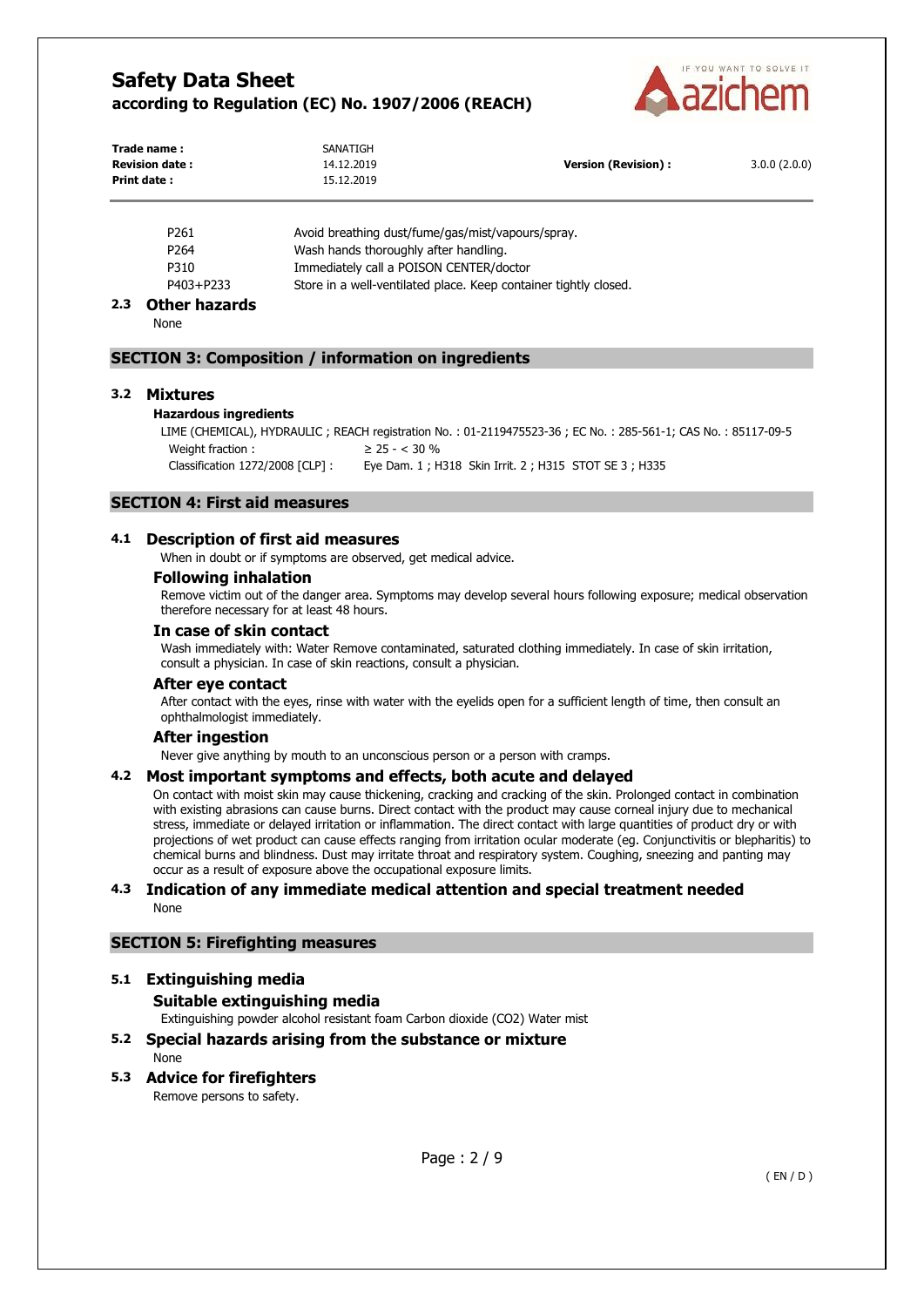

Trade name : **SANATIGH Print date :** 15.12.2019

**Revision date :** 14.12.2019 **Version (Revision) :** 3.0.0 (2.0.0)

## **Special protective equipment for firefighters**

Do not inhale explosion and combustion gases. Use appropriate respiratory protection.

# **SECTION 6: Accidental release measures**

## **6.1 Personal precautions, protective equipment and emergency procedures**

Clear spills immediately. Wear a self-contained breathing apparatus and chemical protective clothing. Wear a selfcontained breathing apparatus and chemical protective clothing.

## **For non-emergency personnel**

Remove persons to safety.

### **6.2 Environmental precautions**

Do not allow to enter into surface water or drains. In case of gas escape or of entry into waterways, soil or drains, inform the responsible authorities.

## **6.3 Methods and material for containment and cleaning up**

#### **For containment**

Absorb with liquid-binding material (e.g. sand, diatomaceous earth, acid- or universal binding agents). Collect in closed and suitable containers for disposal.

### **For cleaning up**

The contaminated area should be cleaned up immediately with: Water Retain contaminated washing water and dispose it.

## **6.4 Reference to other sections**

Reference to other sections Safe handling: see section 7 Personal protection equipment: see section 8

## **SECTION 7: Handling and storage**



## **7.1 Precautions for safe handling**

#### **Protective measures**

**Specific requirements or handling rules**  Do not breathe dust. Do not breathe gas/fumes/vapour/spray. See section 8.

# **Advices on general occupational hygiene**

Normal precautions taken when handling chemicals should be observed.

## **7.2 Conditions for safe storage, including any incompatibilities**

Only use containers specifically approved for the substance/product.

## **Requirements for storage rooms and vessels**

Keep in a cool, well-ventilated place. Protect against UV-radiation/sunlight Humidity.

#### **Hints on joint storage**

**Storage class : 13** 

## **Storage class (TRGS 510) :** 13

#### **Keep away from**

Store at least 3 metres apart from: Chemicals/products that react together readily

## **Further information on storage conditions**

Keep container tightly closed and in a well-ventilated place.

## **7.3 Specific end use(s)**

None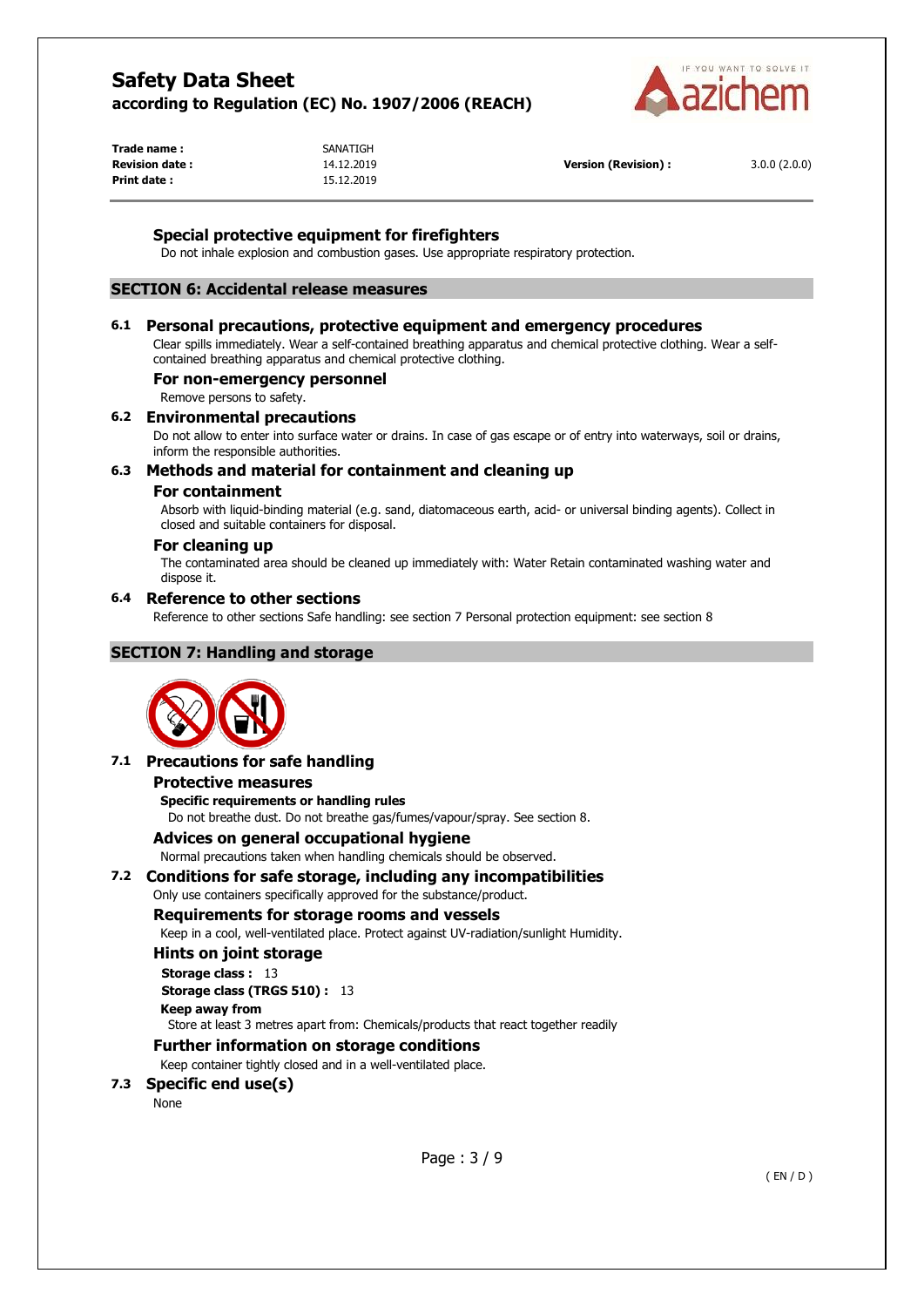

Trade name : **SANATIGH Print date :** 15.12.2019

**Revision date :** 14.12.2019 **Version (Revision) :** 3.0.0 (2.0.0)

## **SECTION 8: Exposure controls/personal protection**

## **8.1 Control parameters DNEL/DMEL and PNEC values DNEL/DMEL**

**8.2 Exposure controls** 

## **Appropriate engineering controls**

If local exhaust ventilation is not possible or not sufficient, the entire working area must be ventilated by technical means. If technical exhaust or ventilation measures are not possible or insufficient, respiratory protection must be worn.

## **Personal protection equipment**



When using do not eat, drink, smoke, sniff.

## **Eye/face protection**

**Suitable eye protection**  Eye glasses with side protection DIN EN 166

#### **Skin protection**

#### **Hand protection**

Tested protective gloves must be worn DIN EN 374

### **Respiratory protection**

Quarter-face mask (DIN EN 140) Half-face mask (DIN EN 140) Filtering Half-face mask (DIN EN 149)

## **SECTION 9: Physical and chemical properties**

# **9.1 Information on basic physical and chemical properties**

## **Safety relevant basis data**

| Aspect                                                                          | powder    |
|---------------------------------------------------------------------------------|-----------|
| Colour<br>light brown                                                           |           |
| <b>Odour</b>                                                                    | none      |
| (1013 hPa)<br>No data available<br>Melting point/melting range:                 |           |
| $($ (air = 1) )<br>Vapour density<br>Data not available                         |           |
| <b>Initial boiling point and boiling range: (1013 hPa)</b><br>No data available |           |
| Decomposition temperature:<br>No data available                                 |           |
| <b>Self flammability</b><br>not applicable                                      |           |
| Not flammable<br>Flash point :                                                  |           |
| Flammability (solid, gas)<br>Data not available                                 |           |
| Lower explosion limit :<br>No data available                                    |           |
| <b>Upper explosion limit:</b><br>No data available                              |           |
| <b>Explosive properties</b><br>Not applicable                                   |           |
| (20 °C)<br>negligible<br><b>Vapour pressure</b>                                 |           |
| (20 °C)<br>Density :<br>No data available                                       |           |
| (20 °C)<br>almost insoluble<br>Water solubility:                                |           |
| pH :<br>$\geq$                                                                  | 11        |
| (20 °C)<br><b>Log Pow</b><br>not applicable                                     |           |
| (20 °C)<br>No data available<br>Viscosity :                                     |           |
| <b>Odour threshold</b><br>Data not available                                    |           |
| <b>Evaporation rate</b><br>Data not available                                   |           |
| <b>Maximum VOC content (EC):</b>                                                | Wt %<br>0 |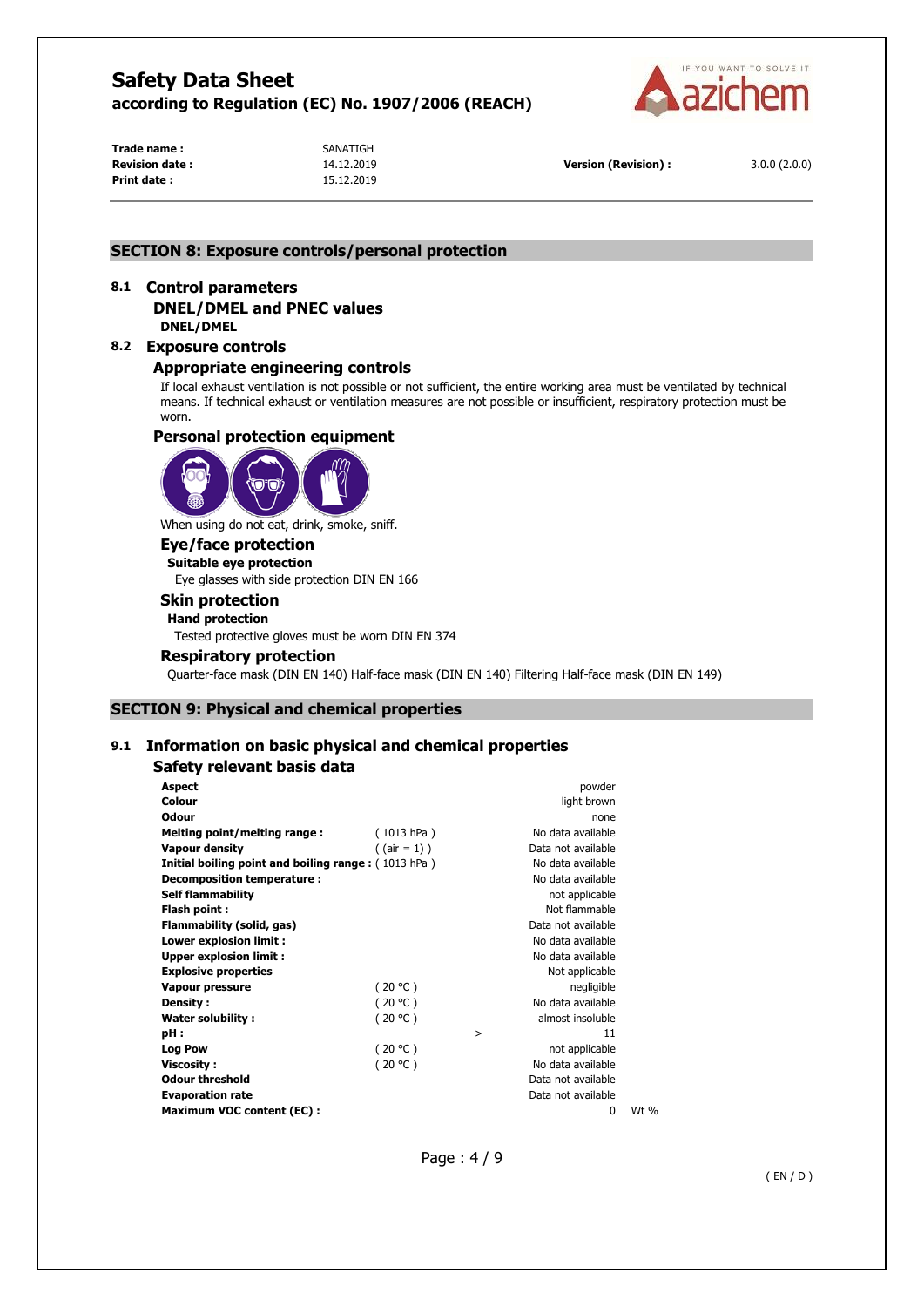

Trade name : **SANATIGH Revision date :** 14.12.2019 **Version (Revision) :** 3.0.0 (2.0.0) **Print date :** 15.12.2019

### **Oxidizing properties Notified Allen and Security Properties Notified Allen Allen Allen Allen Allen Allen Allen Allen Allen Allen Allen Allen Allen Allen Allen Allen Allen Allen Allen Allen Allen Allen Allen Allen Alle**

## **9.2 Other information**

None

# **SECTION 10: Stability and reactivity**

#### **10.1 Reactivity**

Basic reaction when in mixed with water before to became a solid inert compound.

#### **10.2 Chemical stability**

Stable under recommended storage and handling conditions. See section 7. No additional measures necessary.

#### **10.3 Possibility of hazardous reactions**

No hazardous reactions when stored and handled properly.

#### **10.4 Conditions to avoid**

Protect from contact with water to avoid solidification of the product.

#### **10.5 Incompatible materials**

- Acid
- **10.6 Hazardous decomposition products**  None

#### **SECTION 11: Toxicological information**

### **11.1 Information on toxicological effects**

#### **Acute effects**

#### **Acute oral toxicity**

| Parameter:                                | LD50 (LIME (CHEMICAL), HYDRAULIC; CAS No.: 85117-09-5) |
|-------------------------------------------|--------------------------------------------------------|
| Exposure route:                           | Oral                                                   |
| Species:                                  | Rat                                                    |
| Effective dose:                           | $>$ 2000 mg/kg bw/day                                  |
| Method :                                  | OECD 425                                               |
| It has no significant toxicity proportion |                                                        |

#### It has no significant toxicity properties. **STOT-single exposure**

# None

**Practical experience/human evidence** 

## None

#### **Acute dermal toxicity**

It has no significant toxicity properties.

## **Acute inhalation toxicity**

It has no significant toxicity properties.

## **Irritant and corrosive effects**

#### **Primary irritation to the skin**

On contact with moist skin may cause thickening, cracking and cracking of the skin. Prolonged contact in combination with existing abrasions can cause burns.

#### **Irritation to eyes**

Direct contact with the product may cause corneal injury due to mechanical stress, immediate or delayed irritation or inflammation. The direct contact with large quantities of product dry or with projections of wet product can cause effects ranging from irritation ocular moderate (eg. Conjunctivitis or blepharitis) to chemical burns and blindness.

#### **Irritation to respiratory tract**

Dust may irritate throat and respiratory system. Coughing, sneezing and panting may occur as a result of exposure above the occupational exposure limits.

### **Sensitisation**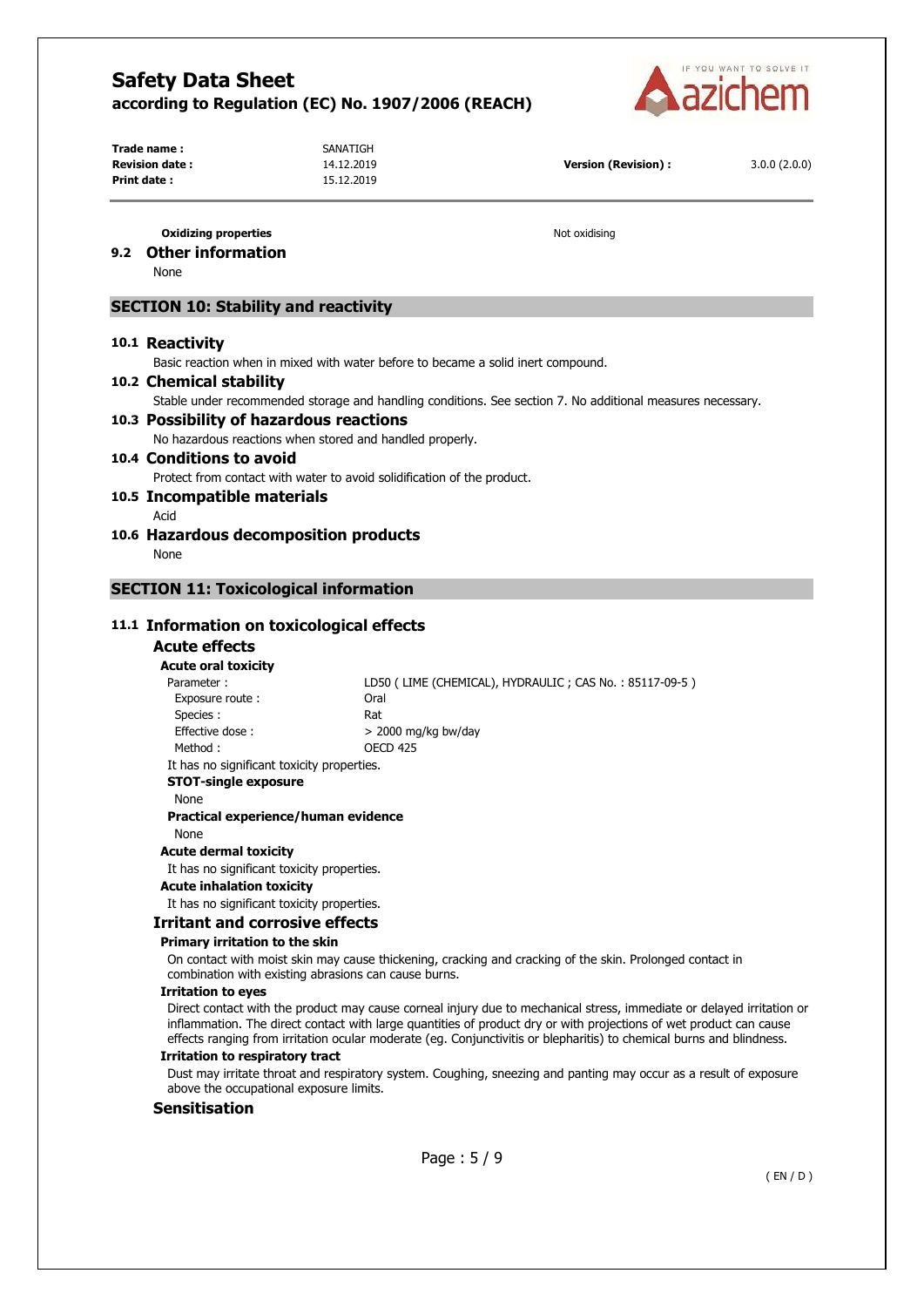

| Trade name:           | SANATIGH   |                            |              |
|-----------------------|------------|----------------------------|--------------|
| <b>Revision date:</b> | 14.12.2019 | <b>Version (Revision):</b> | 3.0.0(2.0.0) |
| Print date :          | 15.12.2019 |                            |              |

Eczema can be developed as a result of exposure to dust damp, caused both by the high pH which induces irritant contact dermatitis after prolonged contact, either by an immunological reaction to Cr (VI) soluble which causes allergic contact dermatitis.

# **In case of inhalation**

not sensitising.

### **Repeated dose toxicity (subacute, subchronic, chronic)**

#### **Subacute inhalation toxicity**

The available evidence indicates clearly that occupational exposure to cement dust content in the product causes deficits in lung function. However, the evidence available at present are insufficient to establish with certainty the dose-response relationship for these effects.

#### **Chronic inhalation toxicity**

There were no chronic effects or effects at low concentrations.

#### **CMR effects (carcinogenicity, mutagenicity and toxicity for reproduction)**

The ingredients in this mixture do not meet the criteria for classification as CMR according to CLP.

#### **SECTION 12: Ecological information**

Do not allow uncontrolled discharge of product into the environment.

# **12.1 Toxicity**

| Aquatic toxicity                     |                                                        |
|--------------------------------------|--------------------------------------------------------|
| Acute (short-term) fish toxicity     |                                                        |
| Parameter:                           | LC50 (LIME (CHEMICAL), HYDRAULIC; CAS No.: 85117-09-5) |
| Species :                            | Fresh Water fish                                       |
| Effective dose:                      | 50,6 mg/l                                              |
| Exposure time :                      | 96 h                                                   |
| Parameter:                           | LC50 (LIME (CHEMICAL), HYDRAULIC; CAS No.: 85117-09-5) |
| Species:                             | Saltwater Fish                                         |
| Effective dose:                      | 457 ma/l                                               |
| Exposure time:                       | 96 h                                                   |
| Acute (short-term) daphnia toxicity  |                                                        |
| Parameter:                           | EC50 (LIME (CHEMICAL), HYDRAULIC; CAS No.: 85117-09-5) |
| Species:                             | Freshwater invertebrates.                              |
| Effective dose:                      | 49,1 mg/l                                              |
| Exposure time :                      | 48 h                                                   |
| Parameter:                           | EC50 (LIME (CHEMICAL), HYDRAULIC; CAS No.: 85117-09-5) |
| Species :                            | Saltwater invertebrates                                |
| Effective dose:                      | 158 mg/l                                               |
| Exposure time :                      | 96 h                                                   |
| Chronic (long-term) daphnia toxicity |                                                        |
| Parameter:                           | NOEC (LIME (CHEMICAL), HYDRAULIC; CAS No.: 85117-09-5) |
| Species :                            | Saltwater invertebrates                                |
| Effective dose:                      | $32 \text{ mg/l}$                                      |
| Exposure time :                      | 96 h                                                   |
| Acute (short-term) algae toxicity    |                                                        |
| Parameter:                           | EC50 (LIME (CHEMICAL), HYDRAULIC; CAS No.: 85117-09-5) |
| Species:                             | Freshwater algae                                       |
| Effective dose:                      | 184,57 mg/l                                            |
| Exposure time:                       | 72 h                                                   |
| Parameter:                           | ECO (LIME (CHEMICAL), HYDRAULIC; CAS No.: 85117-09-5)  |
| Species :                            | Freshwater algae                                       |
| Effective dose:                      | 48 mg/l                                                |
| Exposure time:                       | 72 h                                                   |

## **12.2 Persistence and degradability**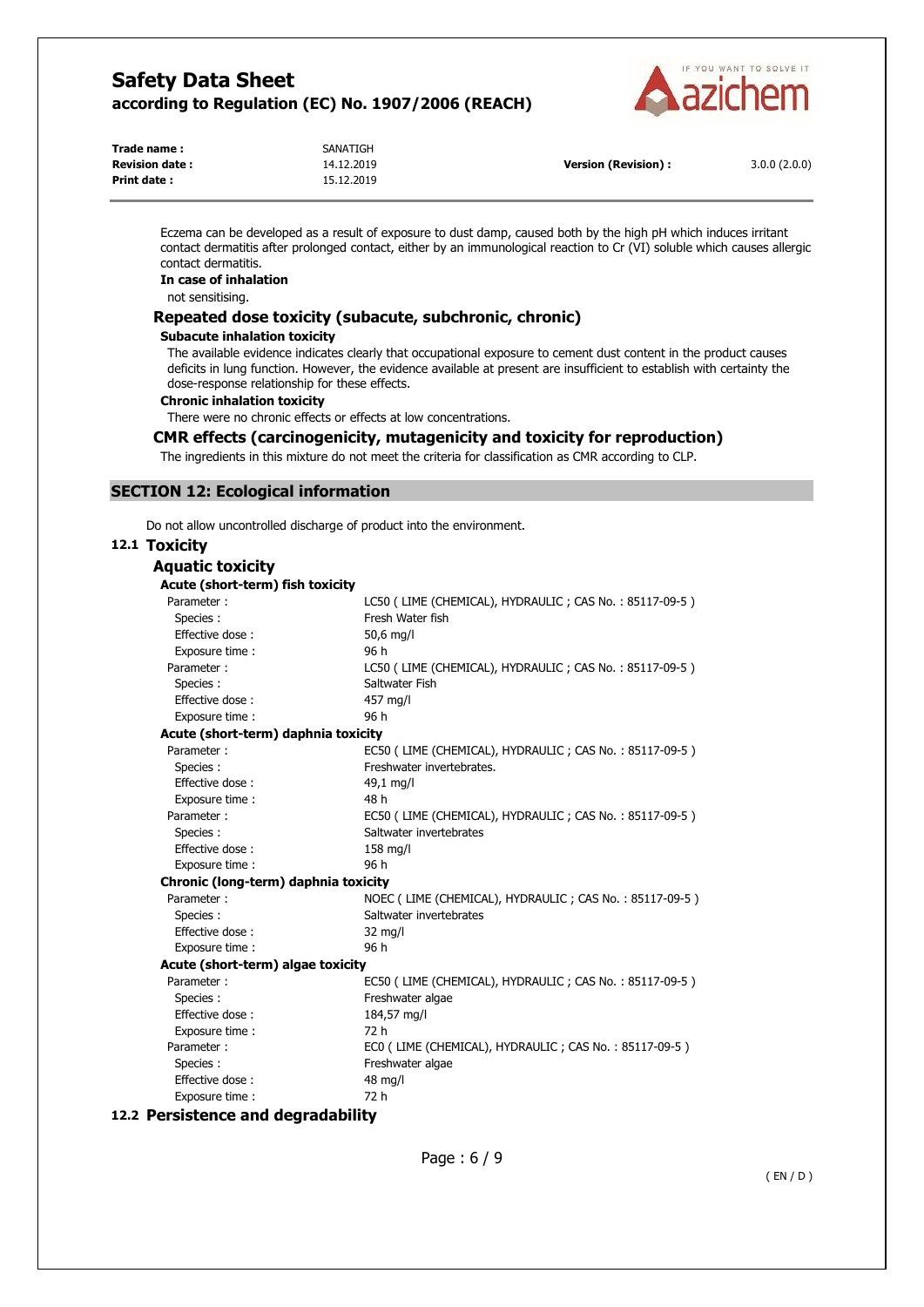

| Trade name:           | SANATIGH   |                      |              |
|-----------------------|------------|----------------------|--------------|
| <b>Revision date:</b> | 14.12.2019 | Version (Revision) : | 3.0.0(2.0.0) |
| Print date :          | 15.12.2019 |                      |              |

Poorly watersoluble, inorganic product. Can be mechanically precipitated to a large extent in biological sewage plants.

# **12.3 Bioaccumulative potential**

## not applicable **12.4 Mobility in soil**

Low solubility in soil.

- **12.5 Results of PBT and vPvB assessment**  This product is none, or does not contain a substance called a PBT or vPvB
- **12.6 Other adverse effects**  No information available.

# **12.7 Additional ecotoxicological information**

None

# **SECTION 13: Disposal considerations**

# **13.1 Waste treatment methods**

# **Product/Packaging disposal**

Dispose according to legislation.

# **SECTION 14: Transport information**

## **14.1 UN number**

No dangerous goods in sense of this transport regulation.

## **14.2 UN proper shipping name**  No dangerous goods in sense of this transport regulation.

# **14.3 Transport hazard class(es)**  No dangerous goods in sense of this transport regulation.

## **14.4 Packing group**  No dangerous goods in sense of this transport regulation.

# **14.5 Environmental hazards**

No dangerous goods in sense of this transport regulation.

# **14.6 Special precautions for user**

None

## **14.7 Transport in bulk according to Annex II of MARPOL 73/78 and the IBC Code**  not applicable

# **SECTION 15: Regulatory information**

## **15.1 Safety, health and environmental regulations/legislation specific for the substance or mixture**

# **EU legislation**

Regulation (EC) 1907/2006/CE (REACh). Regulation (EC) No 1272/2008 (CLP). Regulation (EU) 2015/830 requirements for the compilation of safety data sheets. Commission Regulation (EC) No 790/2009/CE (amending, for the purposes of its adaptation to technical and scientific progress (ATP), Regulation (EC) No 1272/2008). Commission Regulation (EU) No 286/2011 (amending, for the purposes of its adaptation to technical and scientific progress (ATP), Regulation (EC) No 1272/2008). Commission Regulation (EU) No 618/2012 (amending, for the purposes of its adaptation to technical and scientific progress (ATP), Regulation (EC) No 1272/2008). Commission Regulation (EU) No 487/2013 (amending, for the purposes of its adaptation to technical and scientific progress (ATP), Regulation (EC) No 1272/2008). Commission Regulation (EU) No 758/2013 (amending, for the purposes of its adaptation to technical and scientific progress (ATP), Regulation (EC) No 1272/2008). Commission Regulation (EU) No 944/2013 (amending, for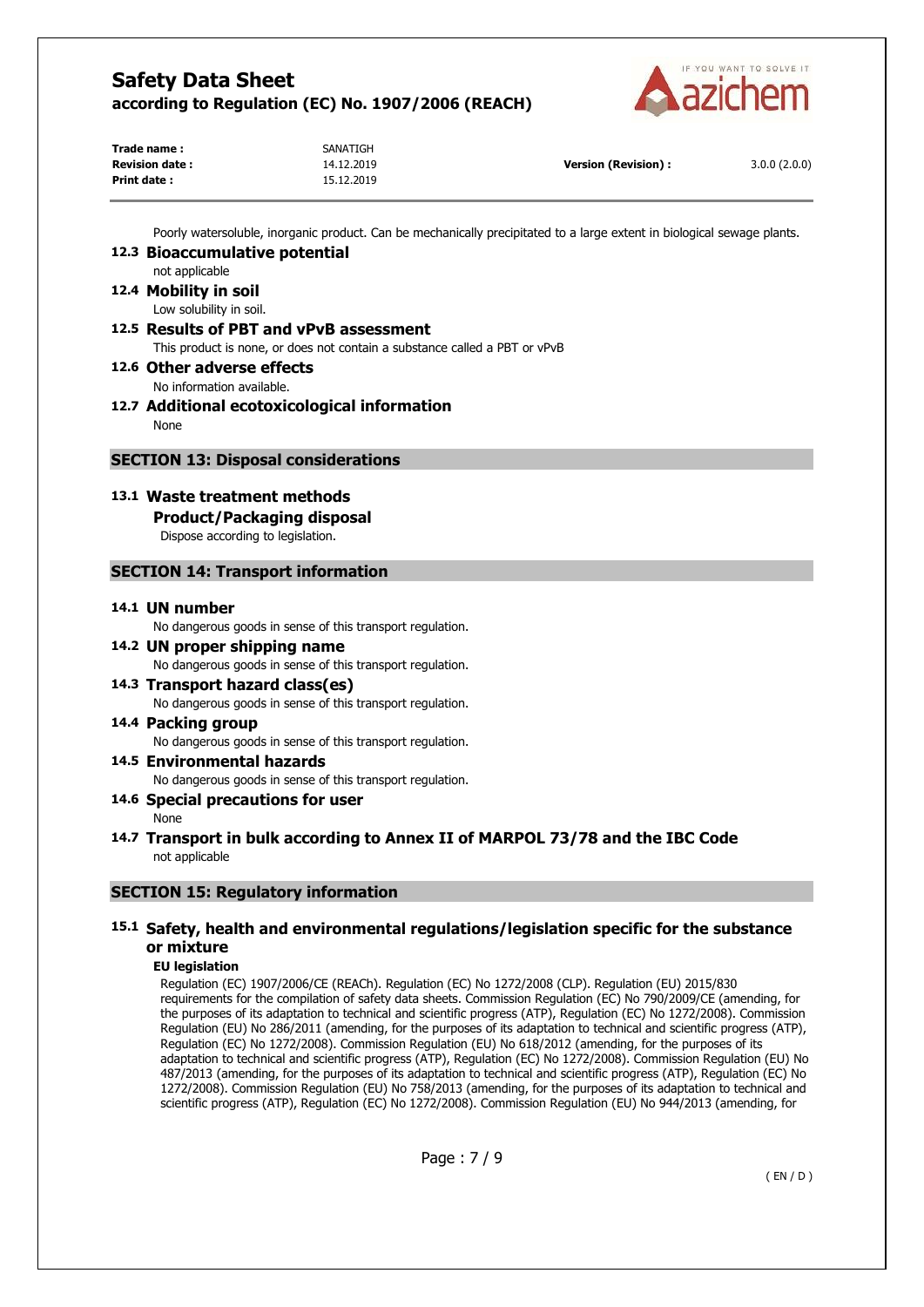

| Trade name:           | SANATIGH   |
|-----------------------|------------|
| <b>Revision date:</b> | 14.12.2019 |
| Print date :          | 15.12.2019 |

**Version (Revision) :** 3.0.0 (2.0.0)

the purposes of its adaptation to technical and scientific progress (ATP), Regulation (EC) No 1272/2008). Commission Regulation (EU) No 605/2014 (amending, for the purposes of its adaptation to technical and scientific progress (ATP), Regulation (EC) No 1272/2008). Commission Regulation (EU) No 1297/2015 (amending, for the purposes of its adaptation to technical and scientific progress (ATP), Regulation (EC) No 1272/2008).

#### **Other regulations (EU)**

#### **Regulation (CE) 1907/2006: Substance of very high concern included in the SVHC Candidate List**  None

#### **National regulations**

Italy: Legislative Decree 81/2008 (Consolidated Law on protection of health and safety at work), as amended and Directive 2009/161/UE - chemical risk assessment in accordance with Title IX

## **Water hazard class (WGK)**

Class : nwg (Non-hazardous to water) Classification according to VwVwS

## **15.2 Chemical Safety Assessment**

not applicable

### **SECTION 16: Other information**

## **16.1 Indication of changes**

02. Classification of the substance or mixture · 02. Label elements · 02. Labelling according to Regulation (EC) No. 1272/2008 [CLP] · 02. Labelling according to Regulation (EC) No. 1272/2008 [CLP] - Hazard components for labelling · 03. Hazardous ingredients

### **16.2 Abbreviations and acronyms**

#### **LEGENDA:**

| ADR:          | Accord européen relative au transport international des marchandises dangereuses par route<br>(accordo europeo relativo al trasporto internazionale delle merci pericolose su strada) |
|---------------|---------------------------------------------------------------------------------------------------------------------------------------------------------------------------------------|
| ASTM:         | ASTM International, originariamente nota come American Society for Testing and Materials (ASTM)                                                                                       |
| EINECS:       | European Inventory of Existing Commercial Chemical Substances (Registro Europeo delle Sostanze<br>chimiche in Commercio)                                                              |
| EC(0/50/100): | Effective Concentration 0/50/100 (Concentrazione Effettiva Massima per 0/50100% degli Individui)                                                                                      |
| LC(0/50/100): | Lethal Concentration 0/50/100 (Concentrazione Letale per 0/50100% degli Individui)                                                                                                    |
| IC50:         | Inhibitor Concentration 50 (Concentrazione Inibente per il 50% degli Individui)                                                                                                       |
| NOEL:         | No Observed Effect Level (Dose massima senza effetti)                                                                                                                                 |
| NOEC:         | No Observed Effect Concentration (Concentrazione massima senza effetti)                                                                                                               |
| LOEC:         | Lowest Observed Effect Concentration (Concentrazione massima alla quale è possibile evidenziare un<br>effetto)                                                                        |
| DNEL:         | Derived No Effect Level (Dose derivata di non effetto)                                                                                                                                |
| DMEL:         | Derived Minimum Effect Level (Dose derivata di minimo effetto)                                                                                                                        |
| CLP:          | Classification, Labelling and Packaging (Classificazione, Etichettatura e Imballaggio)                                                                                                |
| CSR:          | Rapporto sulla Sicurezza Chimica (Chemical Safety Report)                                                                                                                             |
| LD(0/50/100): | Lethal Dose 0/50/100 (Dose Letale per 0/50/100% degli Individui)                                                                                                                      |
| IATA:         | International Air Transport Association (Associazione Internazionale del Trasporto Aereo)                                                                                             |
| ICAO:         | International Civil Aviation Organization (Organizzazione Internazionale dell'Aviazione Civile)                                                                                       |
| Codice IMDG:  | International Maritime Dangerous Goods code (Codice sul Regolamento del Trasporto Marittimo)                                                                                          |
| PBT:          | Persistent, bioaccumulative and toxic (sostanze persistenti bioaccumulabili e tossiche)                                                                                               |
| RID:          | Règlement concernent le transport International ferroviaire des marchandises Dangereuses<br>(Regolamento concernente il trasporto Internazionale ferroviario delle merci Pericolose)  |
| STEL:         | Short term exposure limit (limite di esposizione a breve termine)                                                                                                                     |
| TLV:          | Threshold limit value (soglia di valore limite)                                                                                                                                       |
| TWA:          | Time Weighted Average (media ponderata nel tempo)                                                                                                                                     |
| UE:           | Unione Europea                                                                                                                                                                        |
| vPvB:         | Very persistent very bioaccumulative (sostanze molto persistenti e molto bioaccumulabili)                                                                                             |
| N.D.:         | Non disponibile.                                                                                                                                                                      |
| N.A.:         | Non applicabile                                                                                                                                                                       |
|               |                                                                                                                                                                                       |